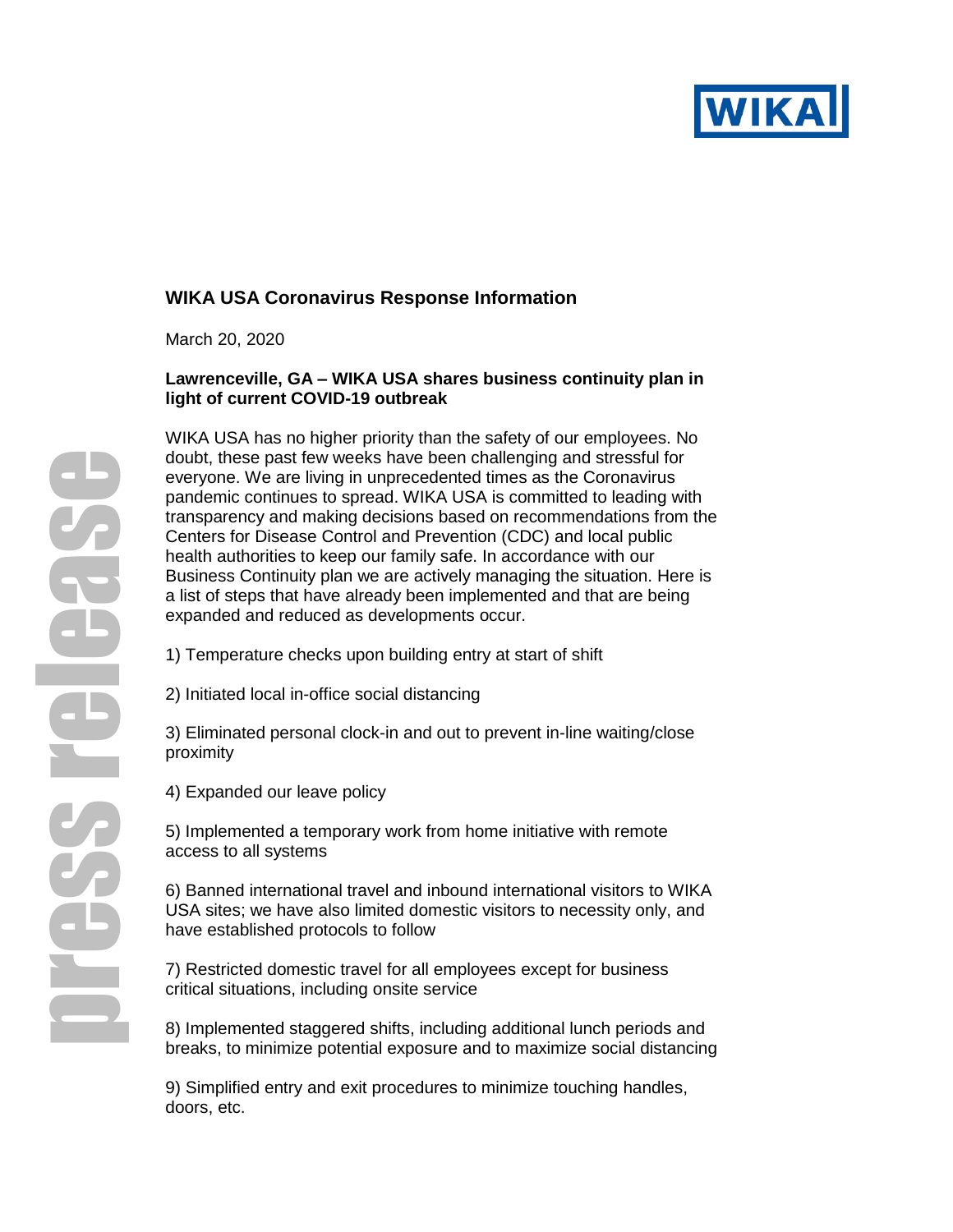

10) Continuous monitoring of the current health crisis and daily Senior Management meetings

11) Immediate communication of any changes/additions to current plan

Due to potential supply chain interruptions and changing government policy, we have increased both our dollars of inventory on hand and increased our purchase of parts and finished goods to increase our safety stock.

As the threat of COVID-19 evolves, we will update our safety measures to ensure that the highest precaution is being taken at all times.

Thank you to all our customers for your patience as we continue to navigate the coming weeks. By continuing to work together as partners, we can protect our employees, reduce the spread of the virus, and sustain our businesses.

If you have any questions, concerns, or comments please feel free to contact us at [info@wika.com.](mailto:info@wika.com)

### **About WIKA**

For 70 years, WIKA has continuously advanced instrumentation for pressure, temperature, and level and flow measurement. Leveraging decades of experience, we developed a broad selection of stock and custom solutions as well as engineering services to support plant safety, productivity and profitability. A global leader in lean manufacturing, WIKA has manufacturing locations around the globe, which enables flexibility and the ability to meet high delivery demands. [www.wika.us](http://www.wika.us/)

Number of characters: 2,481 Keyword: Coronavirus

# **Manufacturer**

WIKA Instrument LP 1000 Wiegand Boulevard Lawrenceville, GA 30043, USA Tel: 1-888-945-2872 info@wika.com